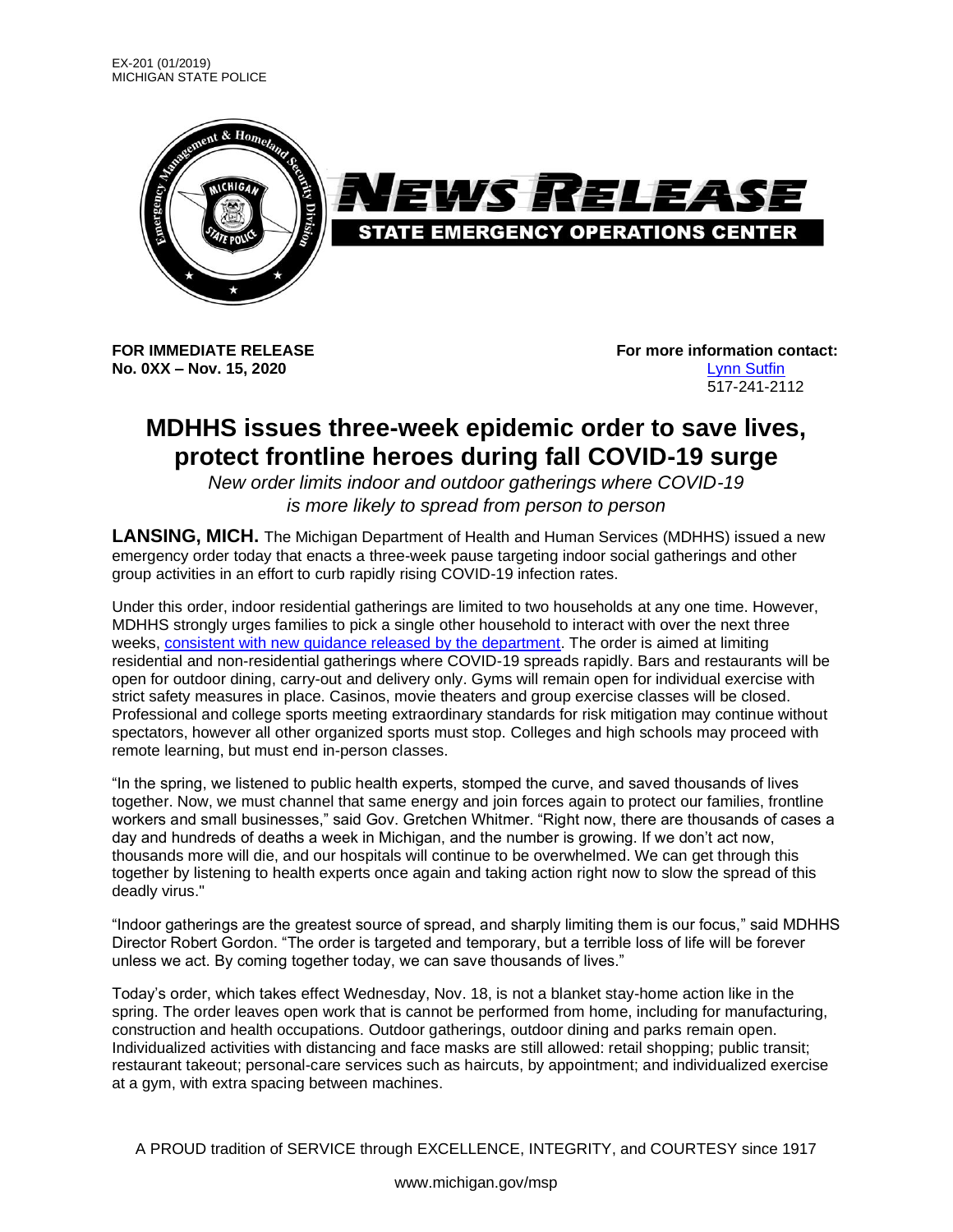Michigan has seen fewer outbreaks associated with elementary and middle schools, and younger children are most in need of in-person instruction. In-person K-8 schooling may continue if it can be done with strong mitigation, including mask requirements, based on discussion between local health and school officials. Childcare also remains open to support working parents. Throughout this crisis, Michigan's teachers and childcare workers have served on the front lines ensuring support for working parents and educating our children. Governor Whitmer's administration has worked around the clock to protect Michigan's teachers and childcare workers and the other heroes serving on the front lines of the pandemic.



"The data we are seeing is alarming. COVID-19 is impacting every area of our state. Our healthcare systems are becoming overwhelmed, and our contact tracers cannot keep up," said Dr. Joneigh Khaldun, chief medical executive and chief deputy for health at MDHHS. "If we do not act now, we risk thousands more deaths, and even more people having long-term health consequences. The actions we are taking today are the best opportunity we have to get this virus under control."

"We know these restrictions are difficult, but we support them as a necessary step to mitigate the spread of this virus. We have seen firsthand the devastating effects of COVID-19," said Wright L. Lassiter III, president and CEO of Henry Ford Health System. "The dramatic rise in admissions at hospitals across Michigan is not sustainable. We strongly urge everyone to honor these restrictions and continue safety measures like wearing masks, avoiding gatherings, and practicing social distancing and hand hygiene. Preventing the spread is our collective responsibility and we must be willing to make these sacrifices to save lives of those we love."

A PROUD tradition of SERVICE through EXCELLENCE, INTEGRITY, and COURTESY since 1917

www.michigan.gov/msp